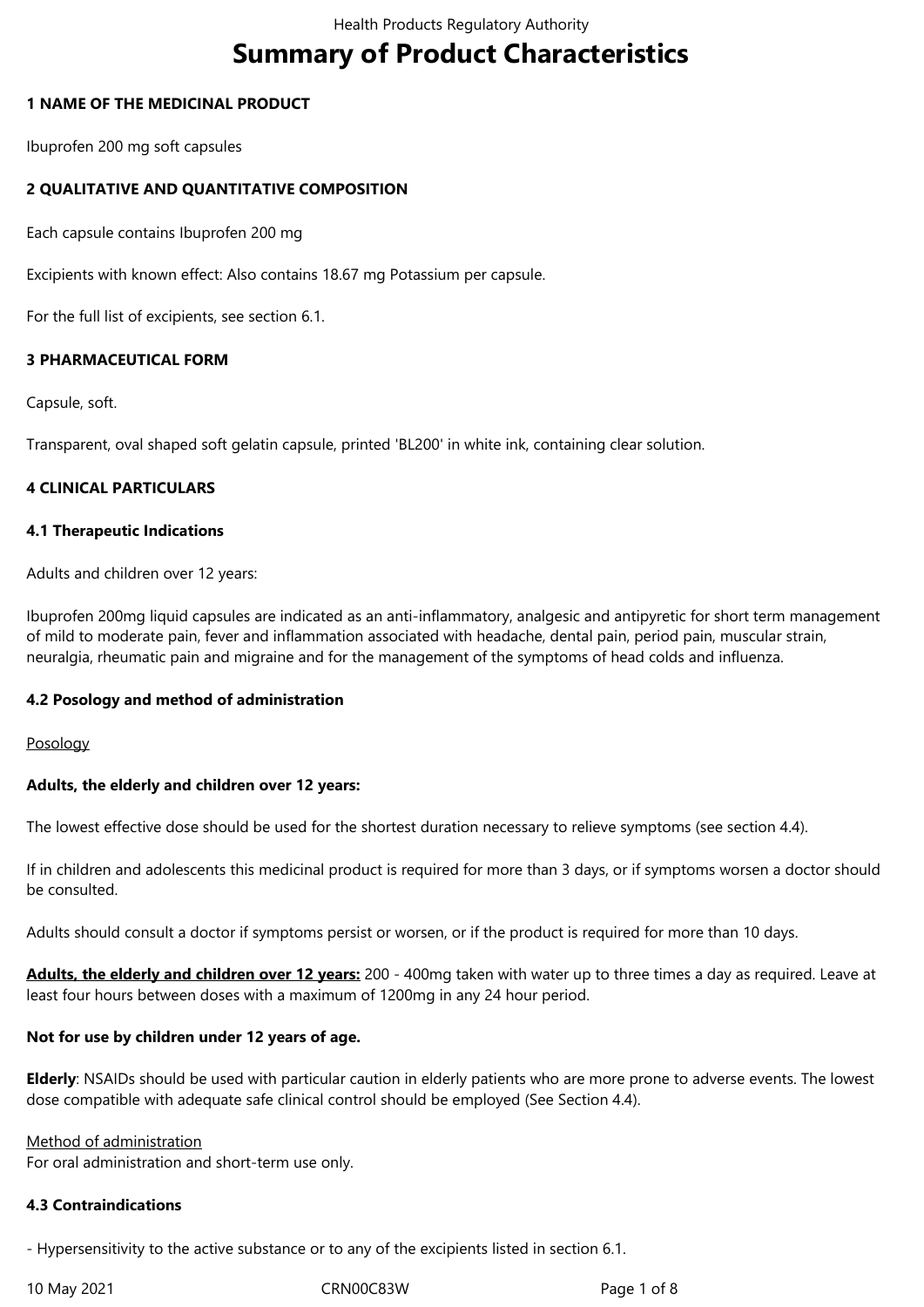- Patients who have previously shown hypersensitivity reactions (e.g. asthma, rhinitis, angioedema, or urticaria) in response to aspirin or other non-steroidal anti-inflammatory drugs (NSAIDs).

- Active or history of recurrent peptic ulcer/haemorrhage (two or more distinct episodes of proven ulceration or bleeding).

- Patients with a history of, or existing gastrointestinal ulceration/perforation or bleeding, including that associated with NSAIDs. (See Section 4.4)

- Patients with severe hepatic failure, severe renal failure or severe heart failure (NYHA Class IV). See also Section 4.4

- Last trimester of pregnancy

# **4.4 Special warnings and precautions for use**

Undesirable effects may be minimised by using the lowest effective dose for the shortest duration necessary to control symptoms (see GI and cardiovascular risks below).

If symptoms persist for more than 3 days, patients should be advised to consult their doctor.

## *Elderly:*

The elderly have an increased frequency of adverse reactions to NSAIDs especially gastrointestinal bleeding and perforation which may be fatal. Prolonged use of NSAIDs in the elderly is not recommended. Where prolonged therapy is required, patients should be reviewed regularly.

## *Respiratory:*

Bronchospasm may be precipitated in patients suffering from, or with a history of, bronchial asthma or allergic disease.

## *Other NSA/Ds:*

The use of ibuprofen with concomitant NSAIDs including cyclooxygenase-2 selective inhibitors should be avoided (see section 4.5)

## *SLE and mixed connective tissue disease:*

Caution is required in Systemic lupus erythematosus and mixed connective tissue disease - increased risk of aseptic meningitis (see section 4.8).

#### *Renal:*

Caution is required in renal impairment as renal function may further deteriorate (see sections 4.3 and 4.8) There is a risk of renal impairment in dehydrated children and adolescents

## *Hepatic:*

Hepatic dysfunction (see Sections 4.3 and 4.8)

## *Cardiovascular and cerebrovascular effects:*

Caution (discussion with doctor or pharmacist) is required prior to starting treatment in patients with a history of hypertension and/or heart failure as fluid retention, hypertension and oedema have been reported in association with NSAID therapy. Clinical trial and epidemiological data suggest that the use of ibuprofen, particularly at high doses(2400 mg/day) and in long term treatment may be associated with a small increased risk of arterial thrombotic events (for example myocardial infarction or stroke). Overall, epidemiological studies do not suggest that low dose ibuprofen (e.g. ≤ 1200mg/day) is associated in an increased risk of myocardial infarction.

Patients with uncontrolled hypertension, congestive heart failure (NYHA II-III)**,** established ischaemic heart disease, peripheral arterial disease, and/or cerebrovascular disease should only be treated with ibuprofen after careful consideration and high doses (2400 mg/day) should be avoided.

Careful consideration should also be exercised before initiating long-term treatment of patients with risk factors for cardiovascular events (e.g. hypertension, hyperlipidaemia, diabetes mellitus, smoking), particularly if high doses of ibuprofen (2400 mg/day) are required.

## *Impaired female fertility:*

There is limited evidence that drugs which inhibit cyclo-oxygenase/ prostaglandin synthesis may cause impairment of female fertility by an effect on ovulation. This is reversible on withdrawal of treatment.

## *Gastrointestinal:*

NSAIDs should be given with care to patients with a history of gastrointestinal disease (ulcerative colitis, Crohn's disease) as these conditions may be exacerbated (see section 4.8).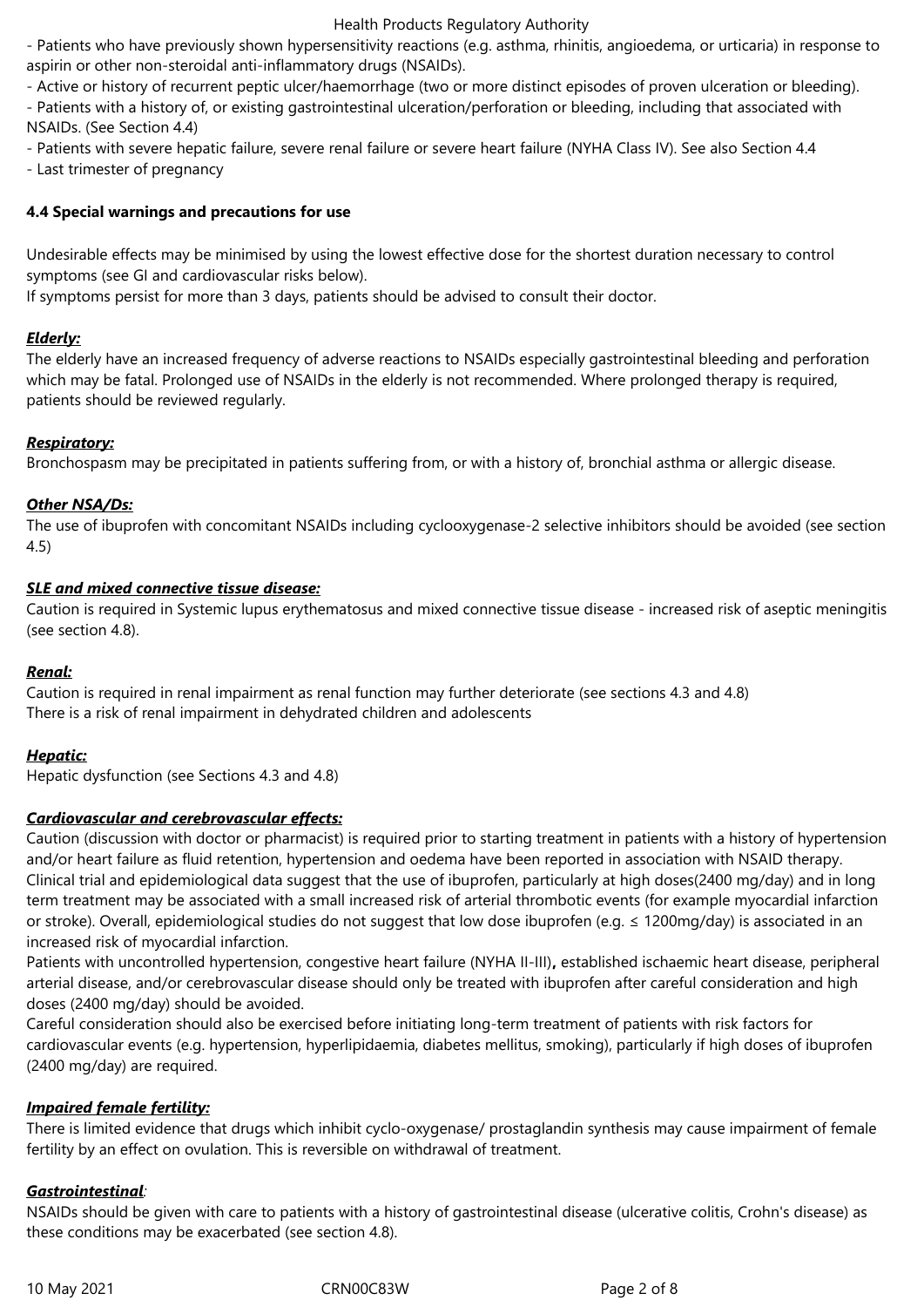GI bleeding, ulceration or perforation, which can be fatal has been reported with all NSAIDs at anytime during treatment, with or without warning symptoms or a previous history of GI events.

The risk of GI bleeding, ulceration or perforation is higher with increasing NSAID doses, in patients with a history of ulcer, particularly if complicated with haemorrhage or perforation (see section 4.3), and in the elderly. These patients should commence treatment on the lowest dose available. Combination therapy with protective agents (e.g. misoprostol or proton pump inhibitors) should be considered for these patients, and also for patients requiring concomitant low dose aspirin, or other drugs likely to increase gastrointestinal risk (see below and 4.5).

Patients with a history of GI toxicity, particularly the elderly, should report any unusual abdominal symptoms (especially GI bleeding) particularly in the initial stages of treatment.

Caution should be advised in patients receiving concomitant medications which could increase the risk of ulceration or bleeding, such as oral corticosteroids, anticoagulants such as warfarin, selective serotonin-reuptake inhibitors or anti-platelet agents such as aspirin (see section 4.5).

When GI bleeding or ulceration occurs in patients· receiving ibuprofen, the treatment should be withdrawn.

## *Severe skin reactions:*

Serious skin reactions, some of them fatal, including exfoliative dermatitis, Stevens-Johnson syndrome, and toxic epidermal necrolysis, have been reported very rarely in association with the use of NSAIDs (see section 4.8). Patients appear to be at highest risk for these reactions early in the course of therapy: the onset of the reaction occurring in the majority of cases within the first month of treatment. Acute generalised exanthematous pustulosis (AGEP). Ibuprofen should be discontinued at the first appearance of signs and symptoms of severe skin reactions, such as skin rash, mucosal lesions, or any other sign of hypersensitivity.

Exceptionally, varicella can be at the origin of serious cutaneous and soft tissue infectious complications. To date, the contributing role of NSAIDs in the worsening of these infections cannot be ruled out. Thus, it is advisable to avoid this medicine in case of varicella.

## *Blood effects:*

As NSAIDs can interfere with platelet function, they should be used with caution in patients with idiopathic thrombocytopenic purpura (ITP), intracranial haemorrhage and bleeding diathesis.

Prolonged use of any type of painkiller for headaches can make them worse. If this situation is experienced or suspected, medical advice should be obtained and treatment should be discontinued. The diagnosis of 'Medication Overuse Headache should be suspected in patients who have frequent or daily headaches despite (or because of) the regular use of headache medications.

#### *Masking of symptoms of underlying infections:*

Ibuprofen can mask symptoms of infection, which may lead to delayed initiation of appropriate treatment and thereby worsening the outcome of the infection. This has been observed in bacterial community acquired pneumonia and bacterial complications to varicella. When Ibuprofen is administered for fever or pain relief in relation to infection, monitoring of infection is advised. In case of varicella, use of ibuprofen should be avoided due to the possible exacerbation of serious cutaneous and soft tissue infectious complications (see "severe skin reactions" above). In nonhospital settings, the patient should consult a doctor if symptoms persist or worsen.

## **Important information regarding the ingredients of this medicine**

This medicine contains 18.75 mg of Potassium per capsule. To be taken into consideration by patients with reduced kidney function or patients on a controlled potassium diet.

## **4.5 Interaction with other medicinal products and other forms of interactions**

# *Ibuprofen (like other NSAIDs) should be avoided in combination with:*

# - *Aspirin (acetylsalicylic acid): Concomitant administration of ibuprofen and acetylsalicylic acid is not generally recommended because of the potential of increased adverse effects.*

Experimental data suggest that ibuprofen may competitively inhibit the effect of low dose aspirin (acetylsalicylic acid) on platelet aggregation when they are dosed concomitantly. Although there are uncertainties regarding extrapolation of these data to the clinical situation, the possibility that regular, long-term use of ibuprofen may reduce the cardioprotective effect of low-dose acetylsalicylic acid cannot be excluded. No clinically relevant effect is considered to be likely for occasional ibuprofen use (see section 5.1).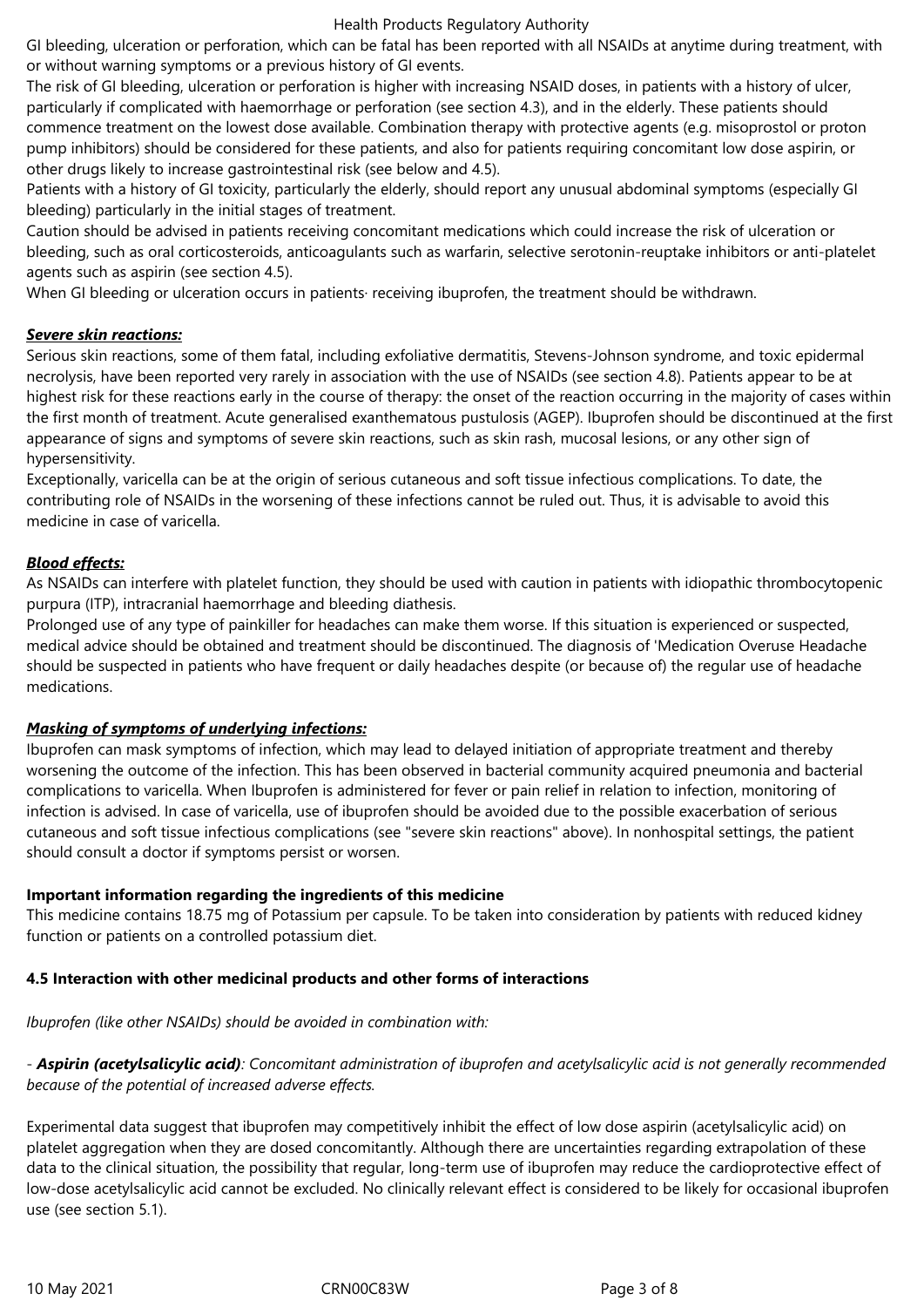- **Other NSAIDs including cyclooxygenase-2 selective inhibitors**: Avoid concomitant use of two or more NSAIDs as this may increase the risk of adverse effects (see section 4.4)

*Ibuprofen should be used with caution in combination with:*

*- Corticosteroids: as these may increase the risk of gastrointestinal ulceration or bleeding (see Section 4.4)*

- *Antihypertensives and diuretics: NSAIDs may reduce the effect of diuretics and other antihypertensive drugs. In some patients with compromised renal function (e.g. dehydrated patients or elderly patients with compromised renal function) the co-administration of an ace inhibitor or Angiotensin II antagonist and agents that inhibit cyclo-oxygenase may result in further deterioration of renal function, including possible acute renal failure, which is usually reversible. These interactions should be considered in patients taking ibuprofen concomitantly with ACE inhibitors or angiotensin II antagonists. Therefore, the combination should be administered with caution, especially in the elderly. Patients should be adequately hydrated and consideration should be given to monitoring of renal function after initiation of concomitant therapy and periodically thereafter. Diuretics can increase the risk of nephrotoxicity of NSAIDs.*

*- Anticoagulants: NSAIDs may enhance the effects of anti-coagulants, such as warfarin (See section 4.4). It is considered unsafe to take NSAIDs in combination with warfarin or heparin unless under direct medical supervision.*

*- Anti-platelet agents and selective serotonin reuptake inhibitors (SSRIs): increased risk of gastrointestinal bleeding (see section 4.4).*

*- Cardiac glycosides: NSAIDs may exacerbate cardiac failure, reduce GFR and increase plasma glycoside levels.*

- *Lithium: There is evidence for potential increase in plasma levels of lithium.*
- *Methotrexate: There is evidence for the potential increase in plasma levels of methotrexate.*
- *Ciclosporin: Increased risk of nephrotoxicity.*

*- Mifepristone: NSAIDs should not be used for 8-12 days after mifepristone administration as NSAIDs can reduce the effect of mifepristone.*

*- Tacrolimus: Possible increased risk of nephrotoxicity when NSAIDs are given with tacrolimus.*

*- Zidovudine: Increased risk of haematological toxicity when NSAIDs are given with zidovudine. There is evidence of an increased risk haemarthroses and haematoma in HIV (+) haemophiliacs receiving concurrent treatment with zidovudine and ibuprofen.*

*- Quinolone antibiotics: Animal data indicate that NSAIDs can increase the risk of convulsions associated with quinolone antibiotics. Patients taking NSAIDs and quinolones may have an increased risk of developing convulsions.*

*- Probenecid: reduction in metabolism and elimination of NSAID and metabolites.*

*-Oral hypoglycaemic agents: inhibition of metabolism of sulfonylurea drugs, prolonged half-life and increased risk of hypoglycaemia.*

#### **4.6 Fertility, pregnancy and lactation**

#### **Pregnancy:**

Inhibition of prostaglandin synthesis may adversely affect the pregnancy and/or the embryo/foetal development. Data from epidemiological studies suggest an increased risk of miscarriage and of cardiac malformation and gastroschisis after use of a prostaglandin synthesis inhibitor in early pregnancy. The absolute risk for cardiovascular malformation was increased from less than 1%, up to approximately 1.5%. The risk is believed to increase with dose and duration of therapy. In animals, administration of a prostaglandin synthesis inhibitor has been shown to result in increased pre- and post-implantation loss and embryo-foetal lethality. In addition, increased incidences of various malformations, including cardiovascular, have been reported in animals given a prostaglandin synthesis inhibitor during the organogenetic period.

During the first and second trimester of pregnancy, ibuprofen should not be given unless clearly necessary. If ibuprofen is used by a woman attempting to conceive, or during the first and second trimester of pregnancy, the dose should be kept as low and duration of treatment as short as possible.

10 May 2021 CRN00C83W Page 4 of 8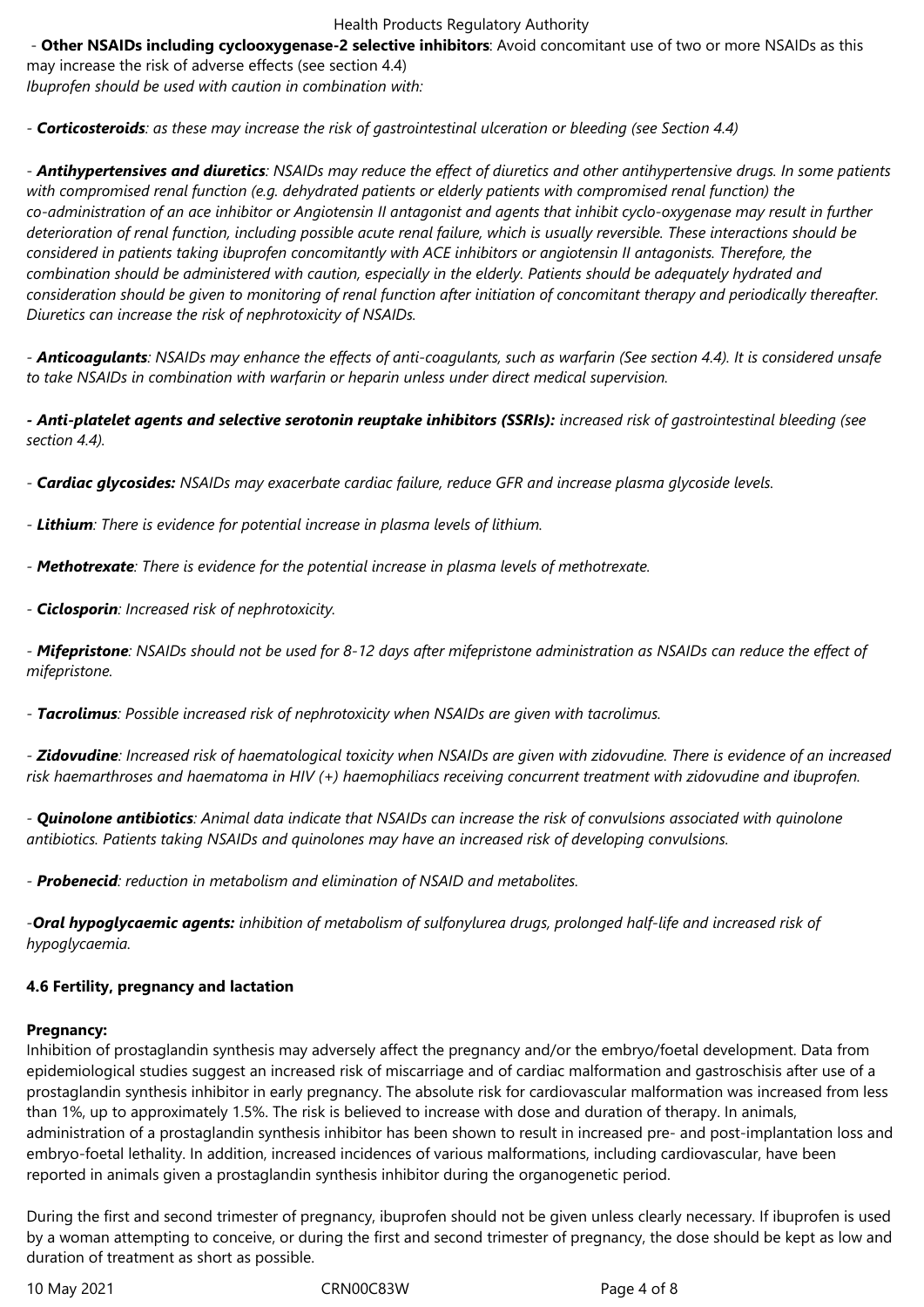During the third trimester of pregnancy, all prostaglandin synthesis inhibitors may expose the foetus to:

- cardiopulmonary toxicity (with premature closure of ductus arteriosus and pulmonary hypertension);
- renal dysfunction, which may progress to renal failure with oligo-hydroamniosis:

The mother and the neonate, at the end of pregnancy to:

- possible prolongation of bleeding time, an anti-aggregating effect which may occur even at very low doses;
- inhibition of uterine contractions resulting in delayed or prolonged labour

Increased formation of oedema in the mother could occur. Consequently, ibuprofen is contraindicated during the third trimester of pregnancy.

# **Lactation:**

In limited studies, ibuprofen appears in the breast milk in very low concentration and is unlikely to affect the breast-fed infant adversely.

# **Fertility:**

There is limited evidence that drugs which inhibit cyclo-oxygenase/ prostaglandin synthesis may cause impairment of female fertility by an effect on ovulation. This is reversible on withdrawal of treatment.

# **4.7 Effects on ability to drive and use machines**

None expected at recommended dose and duration of therapy.

# **4.8 Undesirable effects**

Adverse events which have been associated with Ibuprofen are given below, listed by system organ class and frequency. Frequencies are defined as: very common (≥1/10), common (≥1/100 to <1/10), uncommon (≥1/1000 to <1/100), rare (≥1/10,000 to <1/1000), very rare (<1/10,000) and not known (cannot be estimated from the available data). Within each frequency grouping, adverse events are presented in order of decreasing seriousness.

The adverse events observed most often are gastrointestinal in nature. Adverse events are mostly dose-dependent, in particular the risk of occurrence of gastrointestinal bleeding is dependent on the dosage range and duration of treatment. Clinical studies suggest that use of ibuprofen, particularly at a high dose 2400mg/day) may be associated with a small increased risk of arterial thrombotic events (for example myocardial infarction or stroke) (see section 4.4).

## Tabulated list of adverse reactions

The list of the following adverse effects relates to those experienced with ibuprofen at OTC doses (maximum 1200 mg per day), for short-term use. In the treatment of chronic conditions, under long-term treatment, additional adverse effects may occur.

| <b>System Organ Class</b>            | <b>Frequency</b> | <b>Adverse affect</b>                                                                                                                                                                                                                             |
|--------------------------------------|------------------|---------------------------------------------------------------------------------------------------------------------------------------------------------------------------------------------------------------------------------------------------|
| Blood and lymphatic system disorders | Very rare        | Haematopoietic disorders (anaemia, leucopenia, thrombocytopenia,<br>pancytopenia, agranulocytosis). First signs are: fever, sore throat,<br>superficial mouth ulcers, flu-like symptoms, severe exhaustion,<br>unexplained bleeding and bruising. |
| Immune system disorders              | Uncommon         | Hypersensitivity reactions consisting of <sup>1</sup> : urticaria and pruritus.                                                                                                                                                                   |
|                                      | Very rare        | Severe hypersensitivity reactions. Symptoms could be: facial, tongue<br>and larynx swelling, dyspnoea, tachycardia, hypotension, (anaphylaxis,<br>angioedema or severe shock).                                                                    |
|                                      | Not Known        | Respiratory tract reactivity comprising asthma, aggravated asthma,<br>bronchospasm or dyspnoea.                                                                                                                                                   |
| Nervous system disorders             | Uncommon         | Headache                                                                                                                                                                                                                                          |
|                                      | Very rare        | Aseptic meningitis <sup>2</sup>                                                                                                                                                                                                                   |
| Cardiac disorders                    | Not known        | Cardiac failure and oedema                                                                                                                                                                                                                        |
| Vascular Disorders                   | Not known        | Hypertension                                                                                                                                                                                                                                      |
| Gastrointestinal disorders           | Uncommon         | Abdominal pain, dyspepsia and nausea.                                                                                                                                                                                                             |
|                                      | Rare             | Diarrhoea, flatulence, constipation and vomiting                                                                                                                                                                                                  |
|                                      | Very rare        | Peptic ulcer, perforation or gastrointestinal haemorrhage, melaena,                                                                                                                                                                               |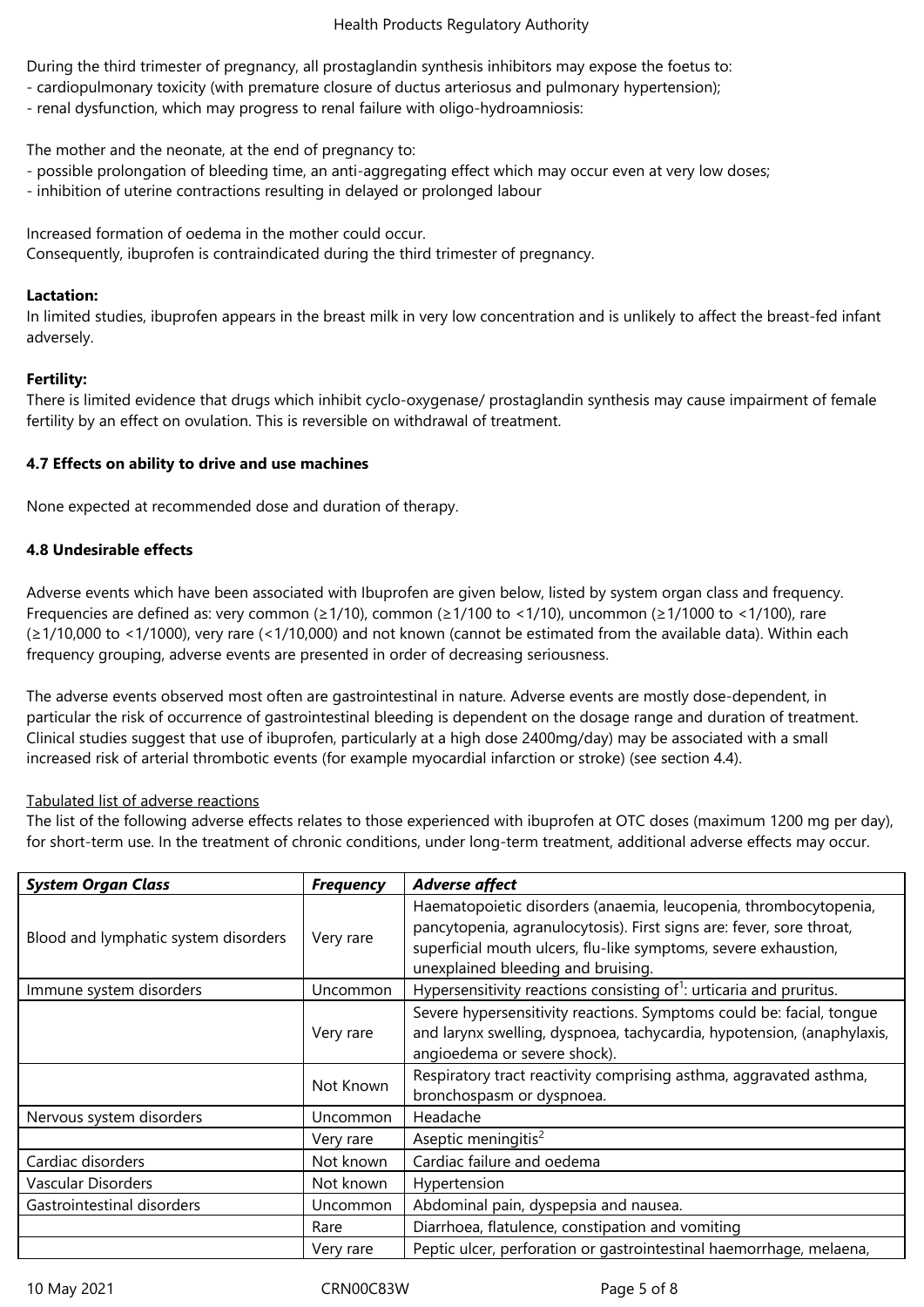|                                        | Not Known       | Exacerbation of ulcerative colitis and Crohn's disease (See section 4.4)<br>(see section 4.4)                                                                                                                           |
|----------------------------------------|-----------------|-------------------------------------------------------------------------------------------------------------------------------------------------------------------------------------------------------------------------|
| Hepatobiliary disorders                | Very rare       | Liver disorders                                                                                                                                                                                                         |
| Skin and subcutaneous tissue disorders | <b>Uncommon</b> | Various skin rashes                                                                                                                                                                                                     |
|                                        | Very rare       | Severe forms of skin reactions such as bullous reactions, including<br>Stevens-Johnson Syndrome, erythema multiforme and toxic epidermal<br>necrolysis can occur.                                                       |
|                                        | Not known       | Drug reaction with eosinophilia and systemic symptoms (DRESS<br>syndrome), Acute generalised exanthematous pustulosis (AGEP),<br>Photosensitivity reactions                                                             |
| Renal and urinary disorders            | Very rare       | Also, acute renal failure. Papillary necrosis, especially in long-term use,<br>associated with increased serum urea and oedema.                                                                                         |
|                                        | Not known       | Renal insufficiency                                                                                                                                                                                                     |
| Infections and infestations            | Very rare       | Exacerbation of infections related inflammation (e.g.<br>development of necrotizing fasciitis), in exceptional cases severe skin<br>infections and soft-tissue complications may occur during a varicella<br>infection. |
| Investigations                         | Very rare       | Decreased haemoglobin levels                                                                                                                                                                                            |

<sup>1</sup> Hypersensitivity reactions have been reported following treatment with ibuprofen. These may consist of

(a) non-specific allergic reactions and anaphylaxis,

(b) respiratory tract activity comprising asthma, aggravated asthma, bronchospasm, dyspnoea or

(c) assorted skin disorders, including rashes of various types pruritus, urticaria, purpura, angioedema and more rarely exfoliative and bullous dermatoses (including epidermal necrolysis and erythema multiforme).

 $2$  The pathogenic mechanism of drug-Induced aseptic meningitis is not fully understood. However, the available data on NSAID-related aseptic meningitis points to a hypersensitivity reaction (due to a temporal relationship with drug intake, and disappearance of symptoms after drug discontinuation). Of note, single cases of symptoms of aseptic meningitis (such as stiff neck, headache, nausea, vomiting, fever or disorientation) have been observed during treatment with ibuprofen, in patients with existing auto-immune disorders (such as systemic lupus erythematosus, mixed connective tissue disease).

# **Reporting of suspected adverse reactions**

Reporting suspected adverse reactions after authorisation of the medicinal product is important. It allows continued monitoring of the benefit/risk balance of the medicinal product. Healthcare professionals are asked to report any suspected adverse reactions via HPRA Pharmacovigilance

Website: www.hpra.ie

# **4.9 Overdose**

In childre[n ingestion o](http://www.hpra.ie/)f more than 400 mg/kg may cause symptoms. In adults the dose response effect is less clear cut. The half-life in overdose is 1.5-3 hours.

# *Symptoms*

Most patients who have ingested clinically important amounts of NSAIDs will develop no more than nausea, vomiting, epigastric pain, or more rarely diarrhoea. Tinnitus, headache and gastrointestinal bleeding are also possible. In more serious poisoning, toxicity is seen in the central nervous system, manifesting as drowsiness, occasionally excitation and disorientation or coma. Occasionally patients develop convulsions. In serious poisoning metabolic acidosis may occur and the prothrombin time/ INR may be prolonged, probably due to interference with the actions of circulating clotting factors. Acute renal failure and liver damage may occur. Exacerbation of asthma is possible in asthmatics.

## *Management*

Management should be symptomatic and supportive and include the maintenance of a clear airway and monitoring of cardiac and vital signs until stable. Consider oral administration of activated charcoal if the patient presents within 1 hour of ingestion of a potentially toxic amount. If frequent or prolonged, convulsions should be treated with intravenous diazepam or lorazepam. Give bronchodilators for asthma.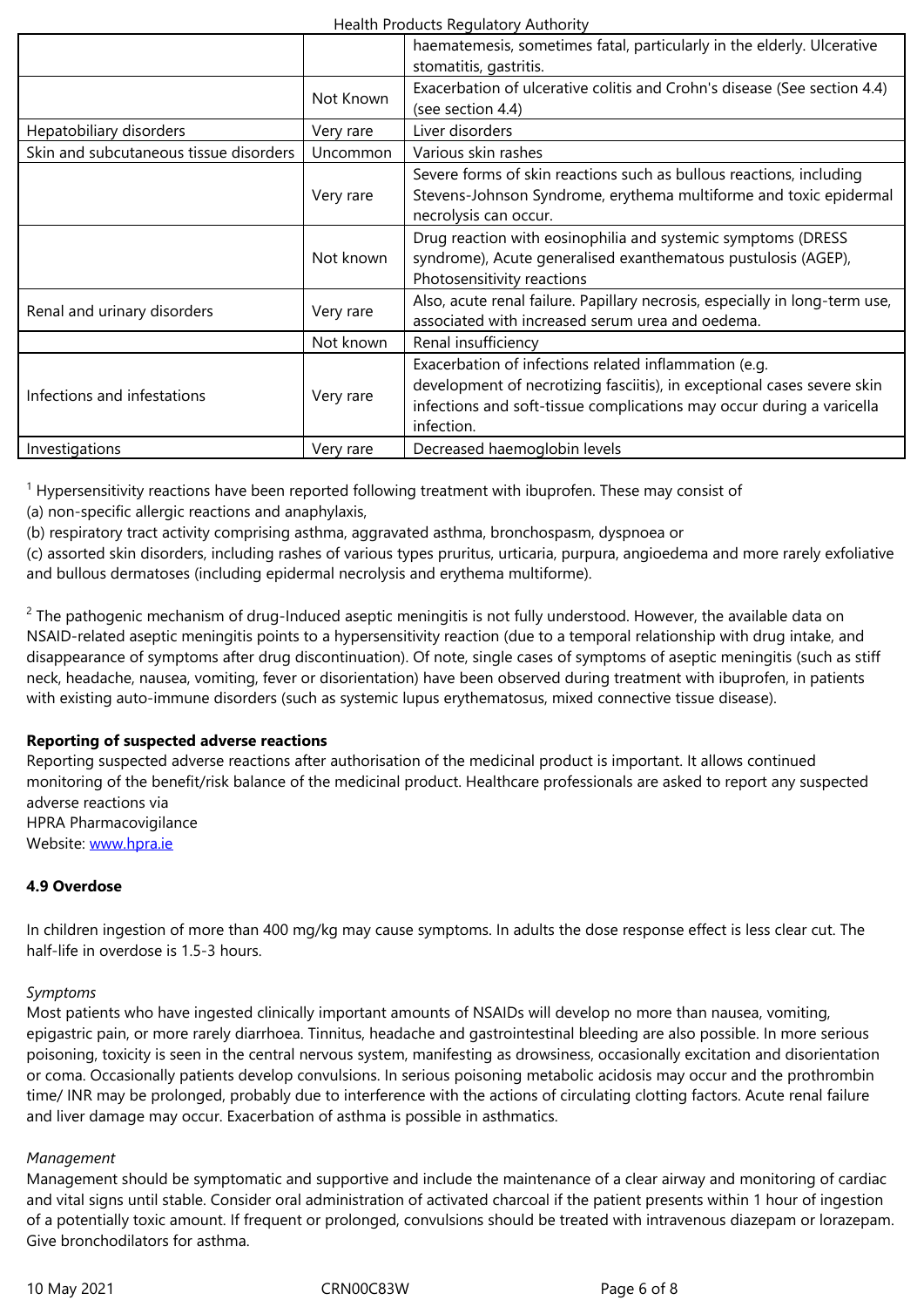#### **5 PHARMACOLOGICAL PROPERTIES**

#### **5.1 Pharmacodynamic properties**

Pharmacotherapeutic group: Propionic acid derivative ATC code: M01A E01

#### Mechanism of action

Ibuprofen is a propionic acid derivative NSAID that has demonstrated its efficacy by inhibition of prostaglandin synthesis. In humans, ibuprofen reduces inflammatory pain, swellings and fever. Furthermore, ibuprofen reversibly inhibits platelet aggregation.

Clinical evidence demonstrates that when 400mg of ibuprofen is taken the pain relieving effects can last for up to 8 hours.

Experimental data suggest that ibuprofen may competitively inhibit the effect of low dose aspirin (acetylsalicylic acid) on platelet aggregation when they are dosed concomitantly. Some pharmacodynamics studies show that when single doses of ibuprofen 400mg were taken within 8 h before or within 30 min after immediate release aspirin (acetylsalicylic acid) dosing (81mg), a decreased effect of ASA (acetylsalicylic acid) on the formation of thromboxane or platelet aggregation occurred. Although there are uncertainties regarding extrapolation of these data to the clinical situation, the possibility that regular, long-term use of ibuprofen may reduce the cardioprotective effect of low-dose acetylsalicylic acid cannot be excluded. No relevant effect is considered to be likely for occasional ibuprofen use (see section 4.5).

#### **5.2 Pharmacokinetic properties**

Ibuprofen is well absorbed from the gastrointestinal tract. Ibuprofen is extensively bound to plasma proteins.

Ibuprofen 200mg liquid capsules consist of ibuprofen 200 mg dissolved in a hydrophilic solvent inside a gelatin shell. On ingestion, the gelatin shell disintegrates in the gastric juice releasing the solubilised ibuprofen immediately for absorption. The median peak plasma concentration is achieved approximately 30 minutes after administration.

The median peak plasma concentration for ibuprofen is achieved approximately 1-2 hours after administration.

Ibuprofen is metabolised in the liver to two major metabolites with primary excretion via the kidneys, either as such or as major conjugates, together with a negligible amount of unchanged ibuprofen. Excretion by the kidney is both rapid and complete.

Elimination half-life is approximately 2 hours.

No significant differences in pharmacokinetic profile are observed in the elderly.

#### **5.3 Preclinical safety data**

The subchronic and chronic toxicity of ibuprofen in animal trials showed up mainly in the form of lesions and ulcers in the gastrointestinal tract.

In vitro and in vivo studies gave no clinically relevant evidence of a mutagenic potential of ibuprofen. In studies in rats and mice no evidence of carcinogenic effects of ibuprofen was found.

Ibuprofen led to an inhibition of ovulation in rabbits and impaired implantation in various animal species (rabbit, rat, mouse). Experimental studies in rat and rabbit have shown that ibuprofen crosses the placenta. Following administration of maternotoxic doses, an increased incidence of malformations (ventricular septal defects) occurred in the progeny of rats.

#### **6 PHARMACEUTICAL PARTICULARS**

#### **6.1 List of excipients**

10 May 2021 CRN00C83W Page 7 of 8 Capsule shell Gelatin Polysorbate